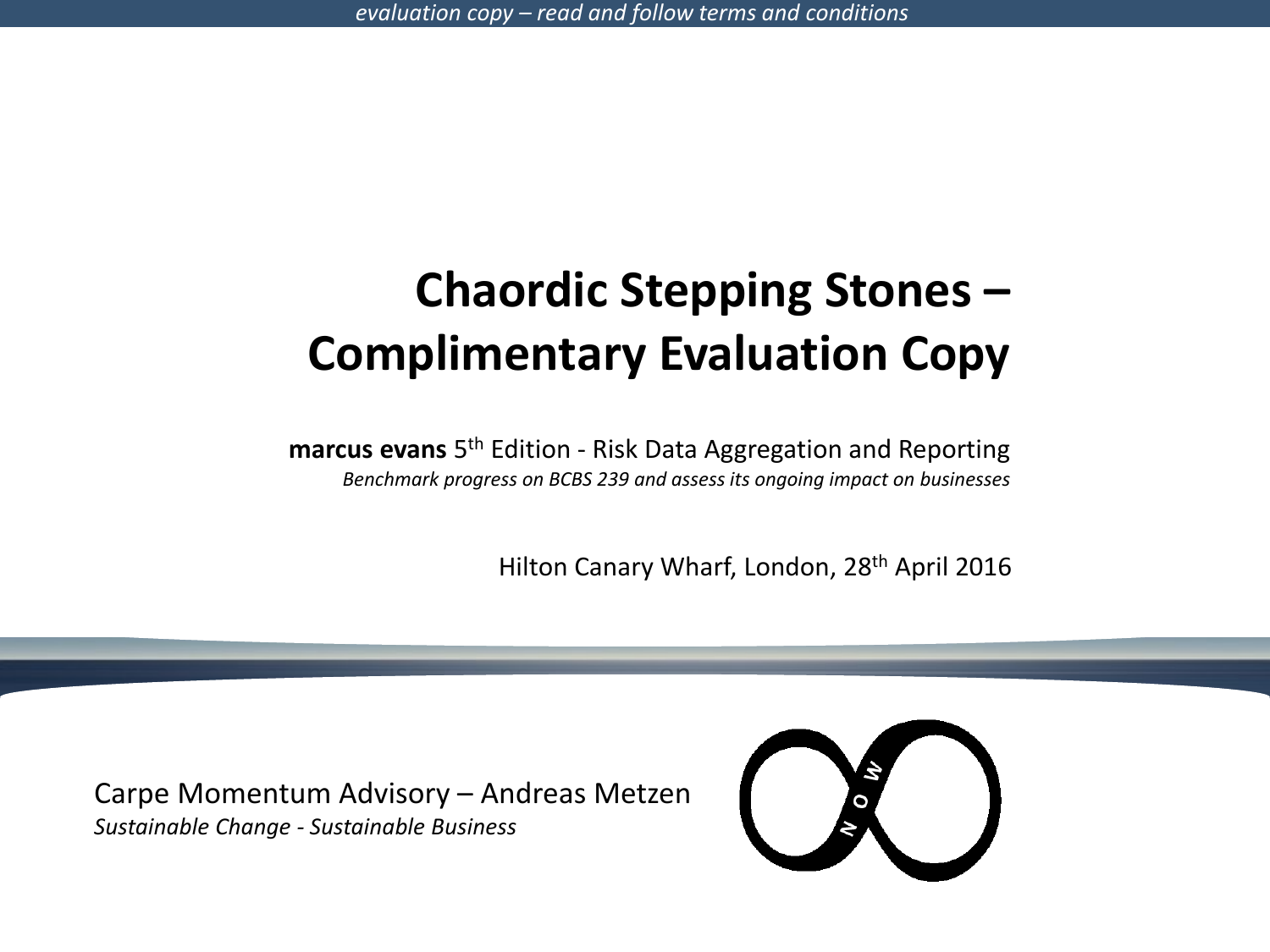# **Chaordic Stepping Stones – Evaluation Copy – Terms and Conditions**

#### **Carpe Momentum Advisory -Evaluation Copy**

- The following terms and conditions apply to the review of this Evaluation Copy of Chaordic Stepping Stones ("evaluation material") provided by Carpe Momentum Advisory – Andreas Metzen. Any violation of the following terms is strictly prohibited.
	- ‒ The evaluation material is owned by Carpe Momentum Advisory Andreas Metzen("CMA") and all right, title and interest therein is vested solely in CMA.
	- ‒ Recipient will use the evaluation material only for the purpose of evaluation it and to provide comments and feedback relative thereto to CMA.
	- ‒ The evaluation material , or any portion thereof, may not be copied by Recipient and may not be distributed to, or made available for the use by, any party other than Recipient, unless, in each case, Recipient has obtained the prior written authorization of CMA prior to such copying and/or distribution.
	- Recipient will have 60 days from the date of receipt to evaluate the evaluation material, after which it will promptly return or delete the evaluation material and all authorized copies to CMA. Such time period may be extended only with the consent of CMA.
	- ‒ Recipient will not conduct any training, or use of the evaluation material for any purpose other than for evaluation purposes, with first becoming a member in good standing of the CMA or without first obtaining a license from CMA to use the evaluation material for the intended purpose.
	- ‒ All information about the evaluation material will be held strictly confidential and Recipients will not disclose any content of the evaluation material to any other party without first obtaining the consent of CMA.
	- ‒ The terms "Carpe Momentum Advisory" and "Aware Leadership" is a trademark of CMA and may not be used in any manner by Recipient or any other party with the prior approval of CMA.
	- ‒ **Any copying or use of the evaluation material except as set forth above is strictly prohibited.**
	- ‒ © 2016 Carpe Momentum Advisory. All Rights Reserved.

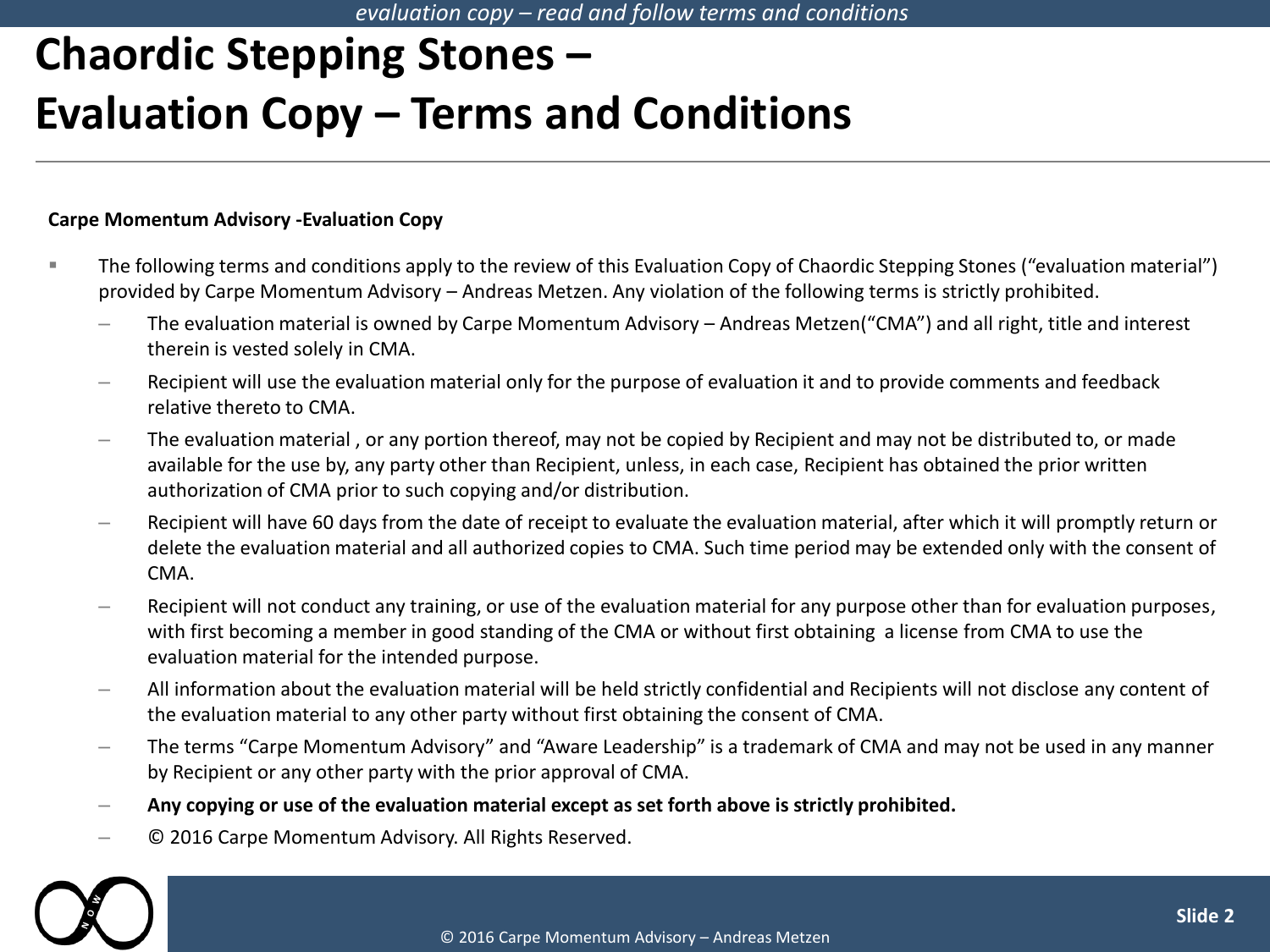#### *evaluation copy – read and follow terms and conditions*

# **Chaordic Stepping Stones – Complimentary Evaluation Copy**

### **1 Chaordic Stepping Stones Introduction**

- **1.1 | Overview**
- **1.2 | Need – Purpose - Principles**
- **1.3 | People - Concept**
- **1.4 | Limiting Beliefs - Structure**
- **1.5 | Practice - Harvest**

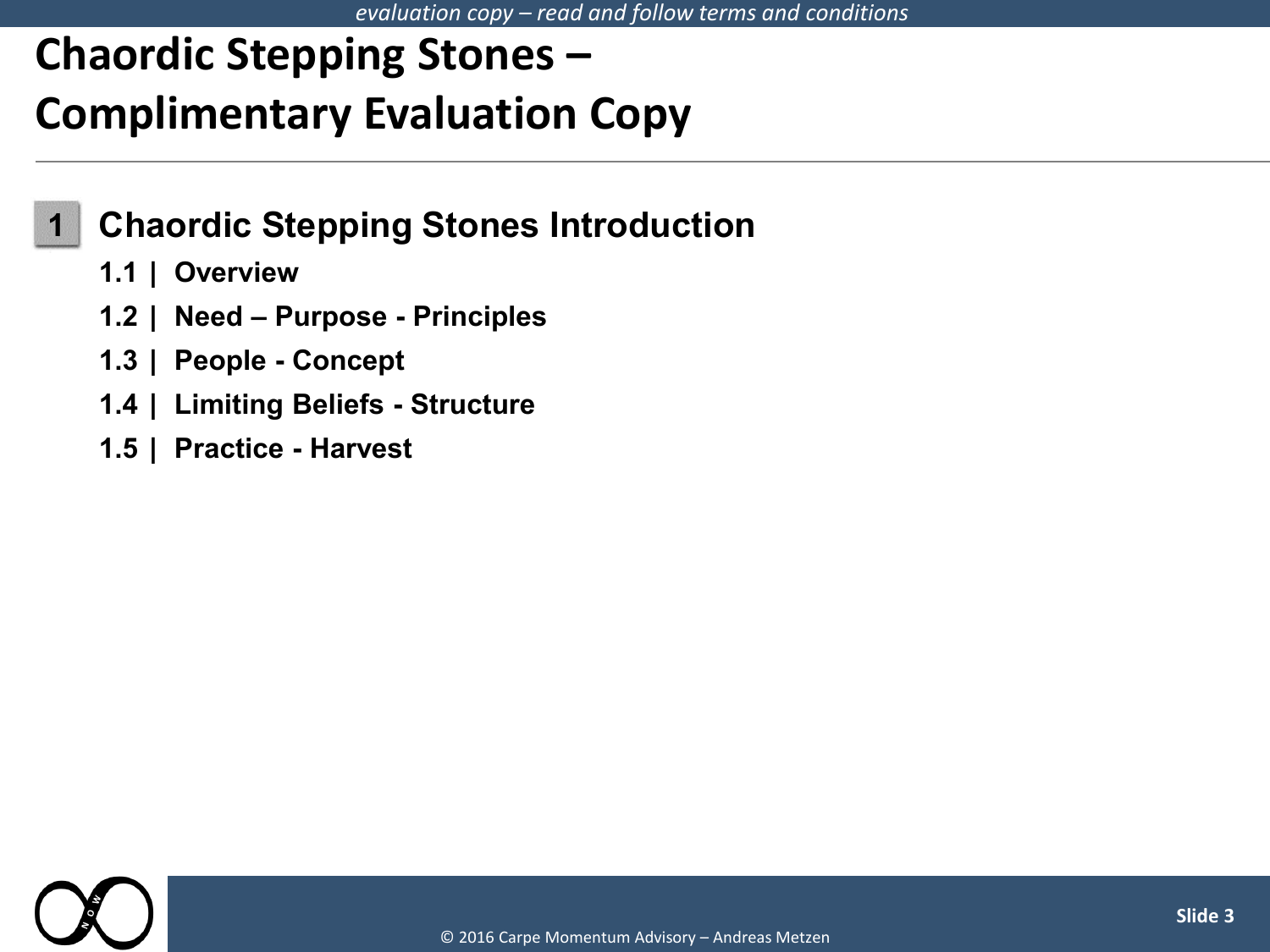### **1 Chaordic Stepping Stones 1.1 | Overview**

- Need
- **Purpose**
- Principles
- People
- Concept
- **Limiting Beliefs**
- Structure
- Practice
- Harvest





Chardoic Stepping Stones | Adapted from Chris Corridan and the Art of Hosting

© 2016 Carpe Momentum Advisory – Andreas Metzen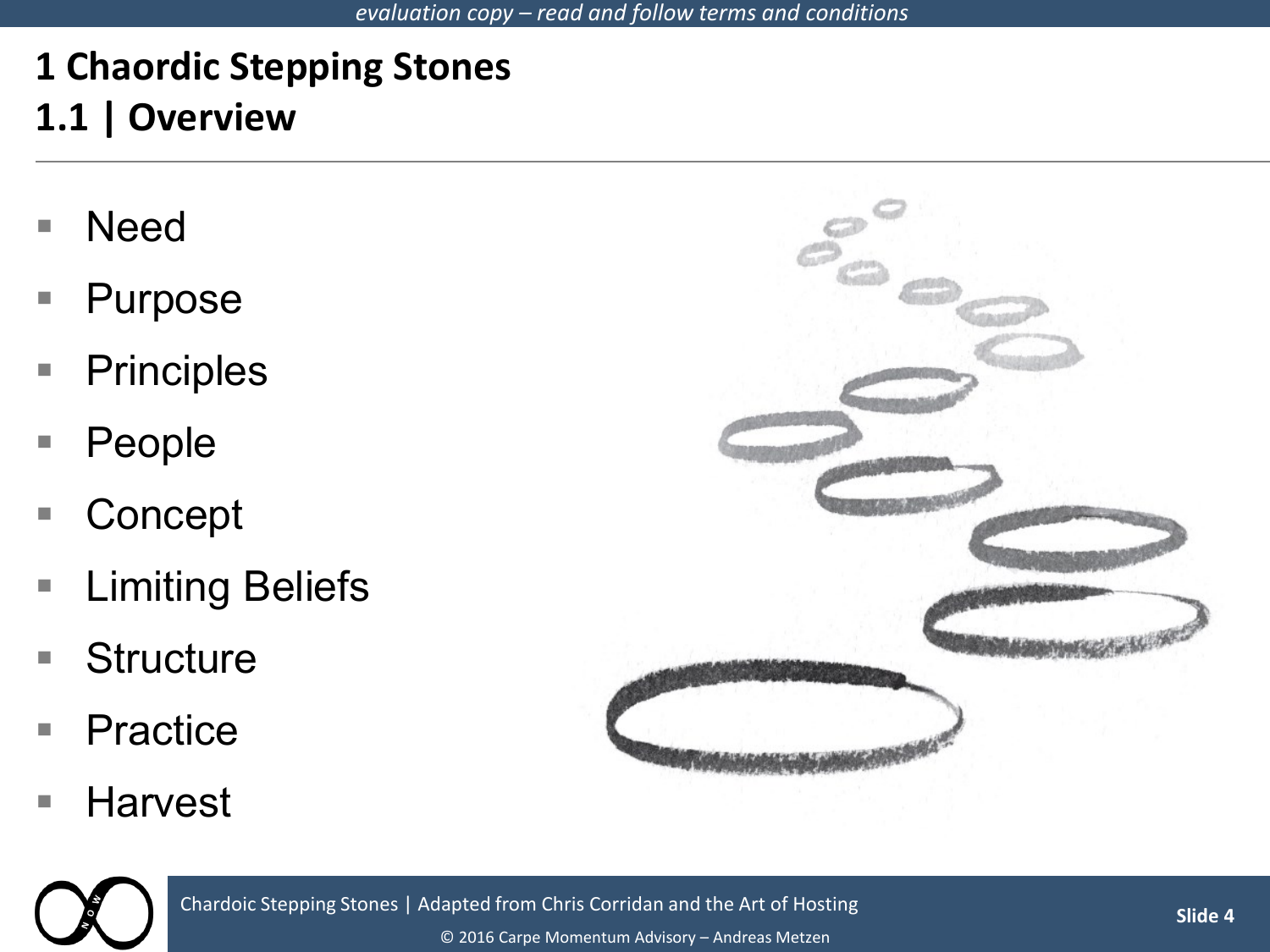#### *evaluation copy – read and follow terms and conditions*

## **1 Chaordic Stepping Stones 1.1 | Overview**

The questions are to prompt conversation. Although the steps aren't sequential, it is common to start with need.

#### **The need is the compelling reason for doing anything.** What

**Need** Purpose **Principles** Concept **People Limiting Beliefs Structure** time is it in the organization, team, field, system? What would be most helpful? What is the thing that will serve this work? What are we longing for? What is it we would like to change? **The purpose flows from the need.** Why are we bringing people together? What's the purpose that we can adopt that would best serve the need? Should be a clear, compelling statement to act as guidepost. **Simple, co-owned and well understood principles of cooperation help us to know how we will work together.** What is important about how we want to work with the participants and each other? **Identify the people that are involved in our work.** Who is in the room? Who is not in the room and how do we bring them in? Who is this work really for? Who will be interested in our results? **Take a high level look at the shape of the need and purpose -what concepts or themes are useful?** What themes, ideas, images come to mind? What's the phase we're in right now? **Examine ways in which we assume work gets done in order to discover the new ways that might serve work with new results .** What habits, behaviour patterns, thinking, gets in our way of working together in new ways? What do we need to let go to let come? **What's the lightest structure (e.g. agenda or org structure) and what processes will serve the purpose and need ?** What are we going to do? Which processes to use? What's the structure that works with the concept, serves the people, follows the principles, pursues the purpose and meets the need? **Practice Practice working with one another in alignment with the designs we have created.** Deliver, implement, learn new things, and respond. How do we work with one another in between meetings?

*Harvest* : How do we make meaning of the work, tell our story, feed results forward?





Chardoic Stepping Stones | Adapted from Chris Corridan and the Art of Hosting

© 2016 Carpe Momentum Advisory – Andreas Metzen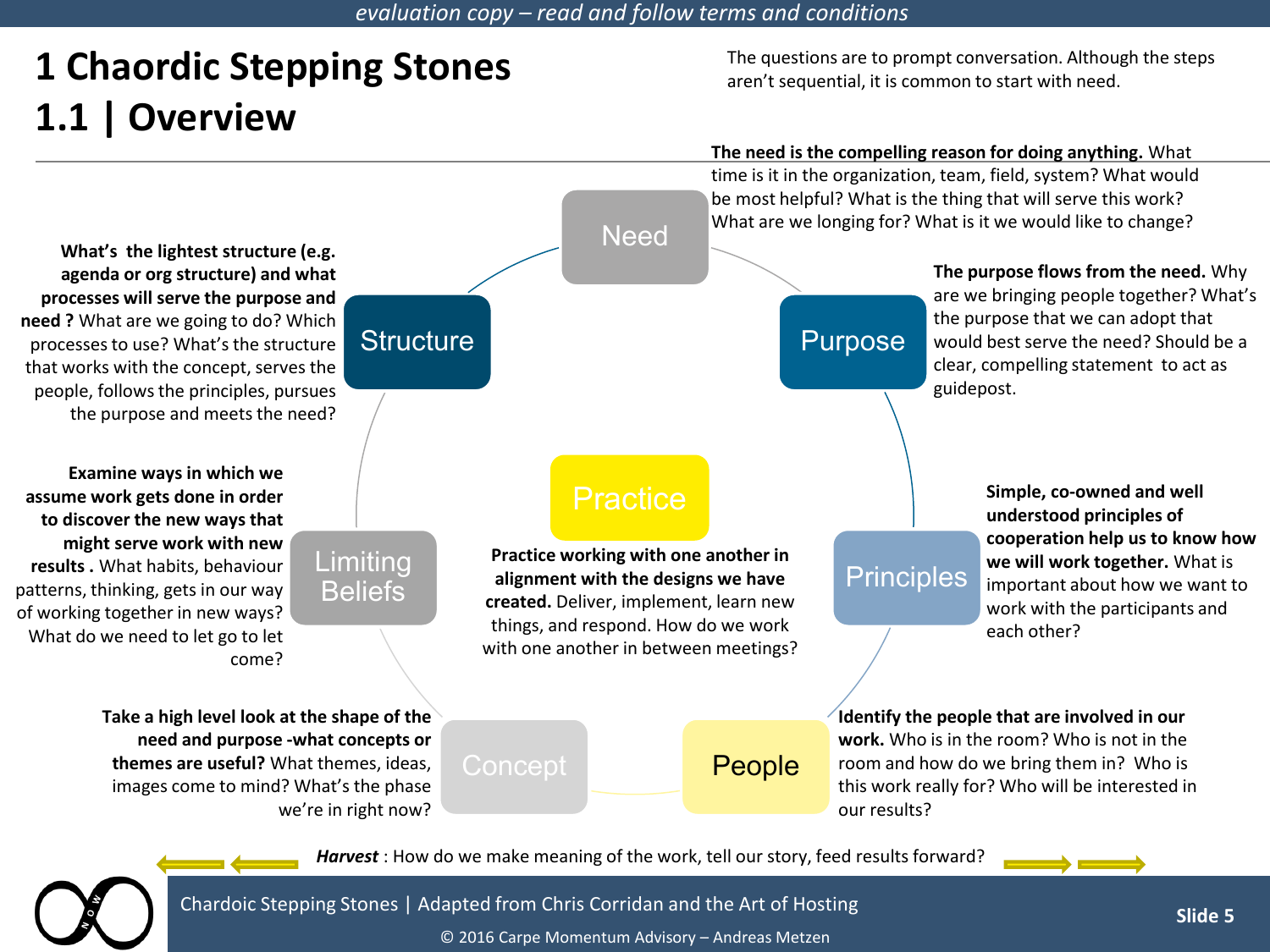## **1 Chaordic Stepping Stones 1.2 | Need – Purpose - Principles**



#### **Need**

- **What is the need that this group can uniquely meet?**
- The need is the compelling reason for doing anything. Sensing the need is the first step to designing a meeting, organizational structure or change initiative that is relevant. The need is outside of our work: it is the thing that is served by the work you are doing.

#### **Purpose**

- If this work should live up to its fullest potential, what do you dream (or vision) is possible? What is the next level for the for our work? Where should we be heading?
- **From the need flows the purpose. Purpose statements are clear and compelling and the quide us in** doing our best possible work.

### **Principles**

- What is it important to remember about how we want to work with the participants in our initiative? What do we think is most important to remember as we design to meet the need and purpose?
- **Principles of cooperation help us to know how we will work together. It is very important that these** principles be simple, co-owned and well understood. These are not principles that are platitudes or that lie on a page somewhere. They are crisp statements of how we agree to operate together so that over the long term we can sustain the relationships that make this work possible.



© 2016 Carpe Momentum Advisory – Andreas Metzen Chardoic Stepping Stones | Adapted from Chris Corridan and the Art of Hosting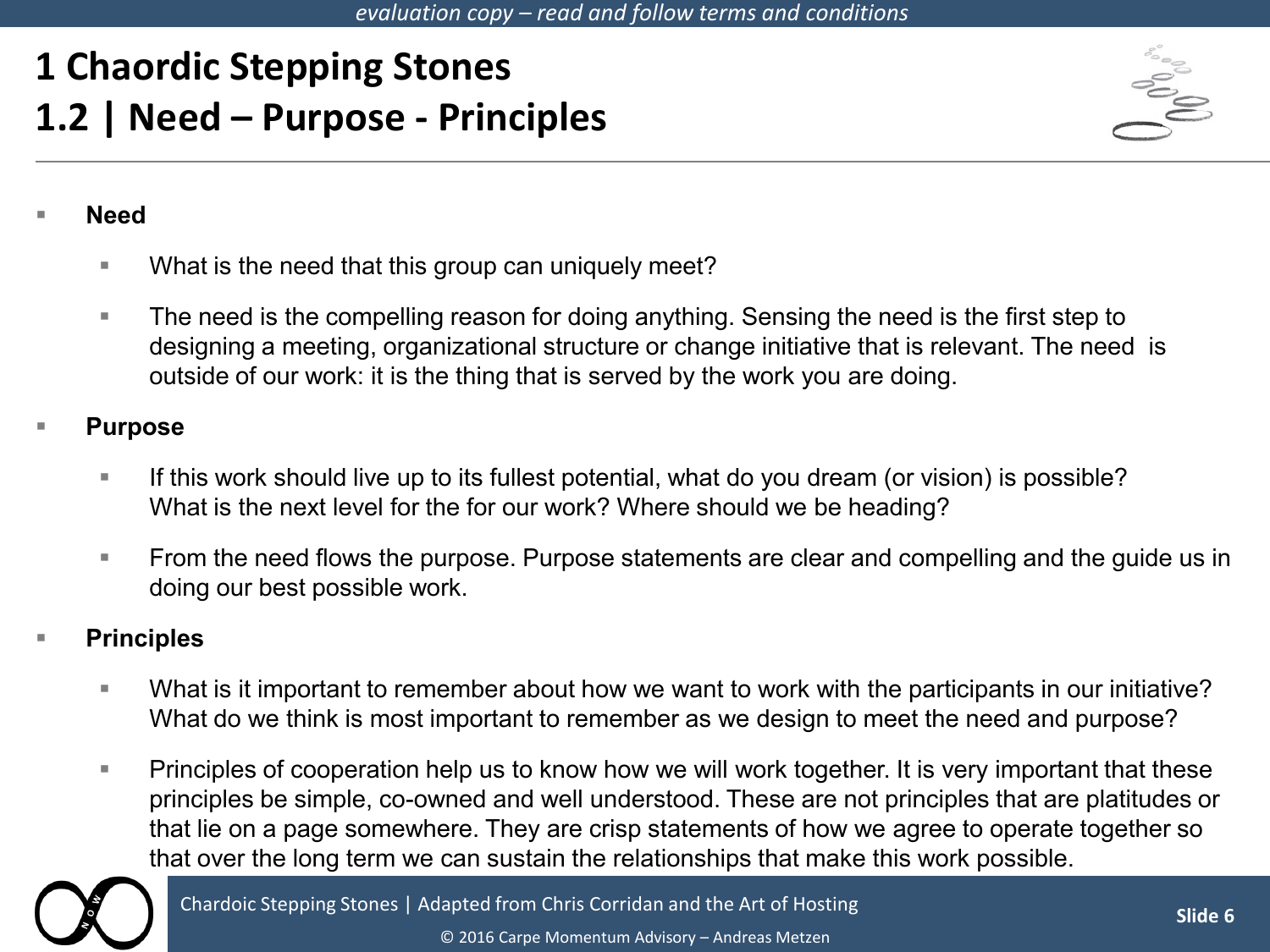# **1 Chaordic Stepping Stones 1.3 | People - Concept**



### **People**

- Who is in the room? Who is not in the room and how do we bring them in? How do we leverage relationships to propagate the ideas generated by our work together? Who will be interested in the results of our work?
- Once the need and the purpose are in the place and we have agreed on our principles of cooperation, we can begin to identify the people that are involved in our work. Mapping the network helps us to see who is in this work for us and who will have an interest in what we are doing.

### **Concept**

- What is the deeper pattern of our work and what organizational forms are in alignment with that? How might we activate our principles to best do our work?
- **This is a high level look at the shape of our endeavor. For example, if our need was to design a way** to cross a body of water, we could choose a bridge, a causeway or a ferry. The concept gives form to different structures or organization for doing our work. We might explore the structures, such as circles and networks – understand what these are, how they operate, how they are embedded with various contexts and cultures and what implications each has for our work.



Chardoic Stepping Stones | Adapted from Chris Corridan and the Art of Hosting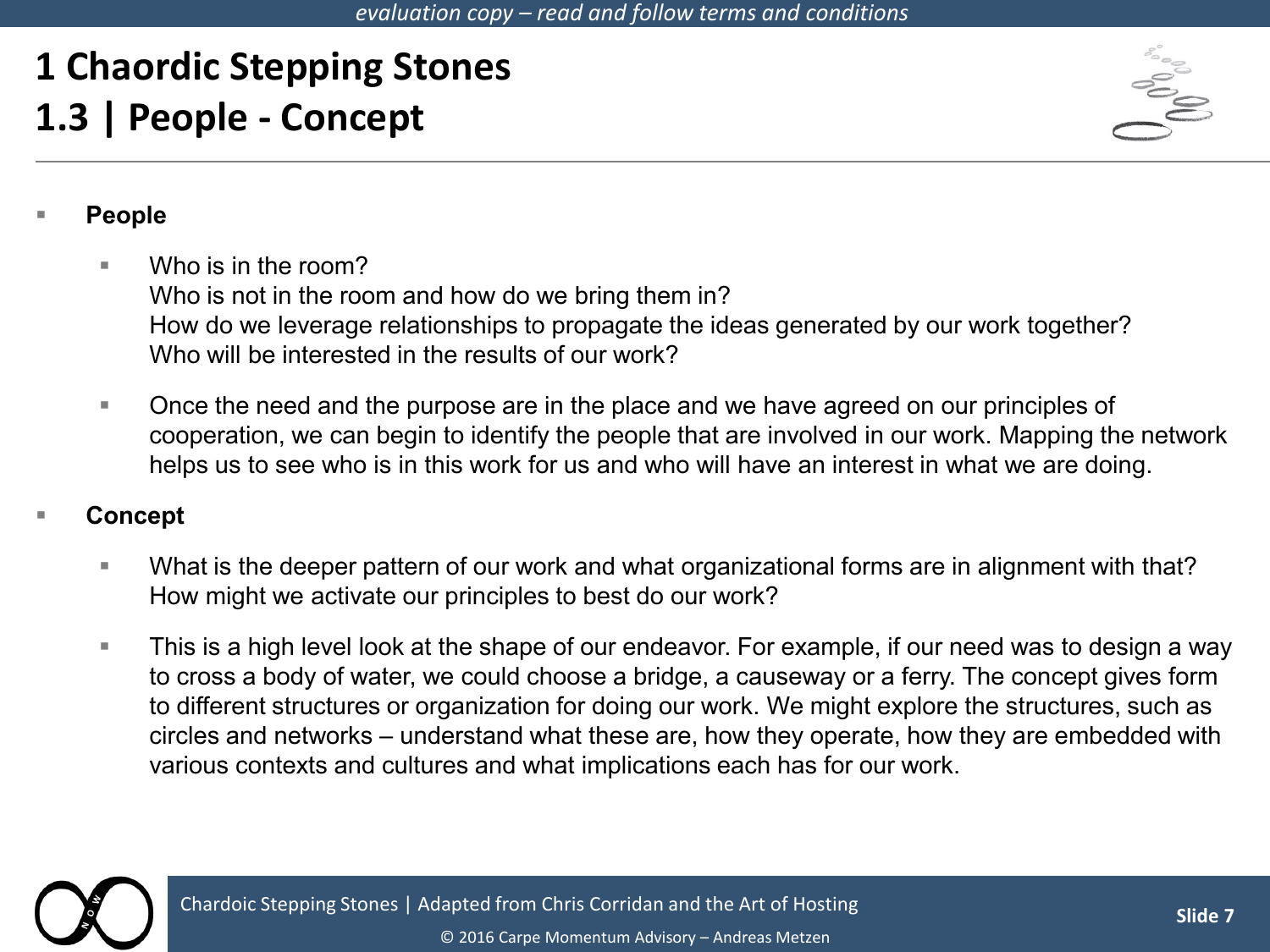## **1 Chaordic Stepping Stones 1.4 | Limiting Beliefs - Structure**



### **Limiting Beliefs**

- What makes us uncomfortable, and what do we fear about new ways of working together? What will it take for us to fully enter into working in new and unfamiliar ways?
- So much of what we do when we organize ourselves is based on unquestioned models of behavior. These patterns can be helpful but they can also limit us in fulfilling our true potential. We cannot create innovation in the world using old models and approaches. It pays to examine ways in which we assume work gets done in order to discover the new ways that might serve work with new results. Engaging in this work together brings us into a co-creative working relationship, where we can help each other into new and powerful ways of working together, alleviating the fear and anxiety of the unknown.

#### **Structure**

- **How do we support the aspirations of the group?** What is the lightest structure that will serve our purpose and need?
- **Deta Concept has been chosen, it is time to create the structure that will channel our resources.** It is in these conversations that we make decisions about the resources of the group: time, money, energy, commitment, and attention. In the case of a meeting or gathering, it is through these conversations that we decide on the agenda for the time together. What's the structure that works with the concept, serves the people, follows the principles, pursues the purpose and meets the need?

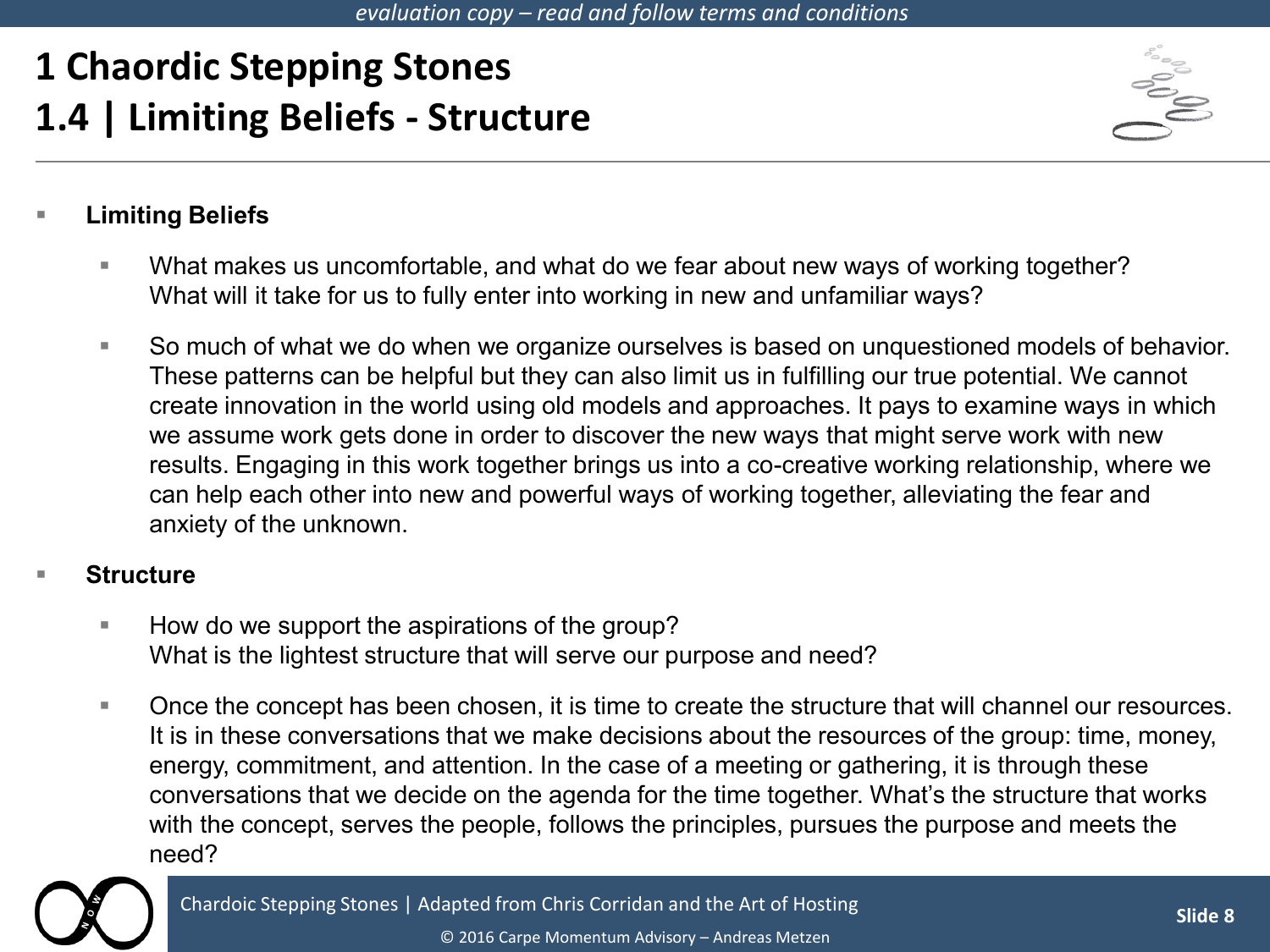# **1 Chaordic Stepping Stones 1.5 | Practice - Harvest**



### **Practice**

- What commitments are we willing to make to contribute to the success of our endeavor? What do we need to do to sustain our work together?
- **The ongoing practice within the structures we build is important. This is the world of to do lists,** conference calls and email exchanges. The invitation here is to practice working with one another in alignment with the designs we have created. Deliver, implement, learn new things, and respond.

### **Harvest**

- What are the feedback loops that we need to design to ensure that learning and change accelerates itself? How will we stay open to emergent learning?
- **There is no point in doing work in the world unless we plan to harvest the fruits of our labors.** Harvesting includes making meaning of our work, telling the story and feeding forward our results so that they have the desired impacts in the world.